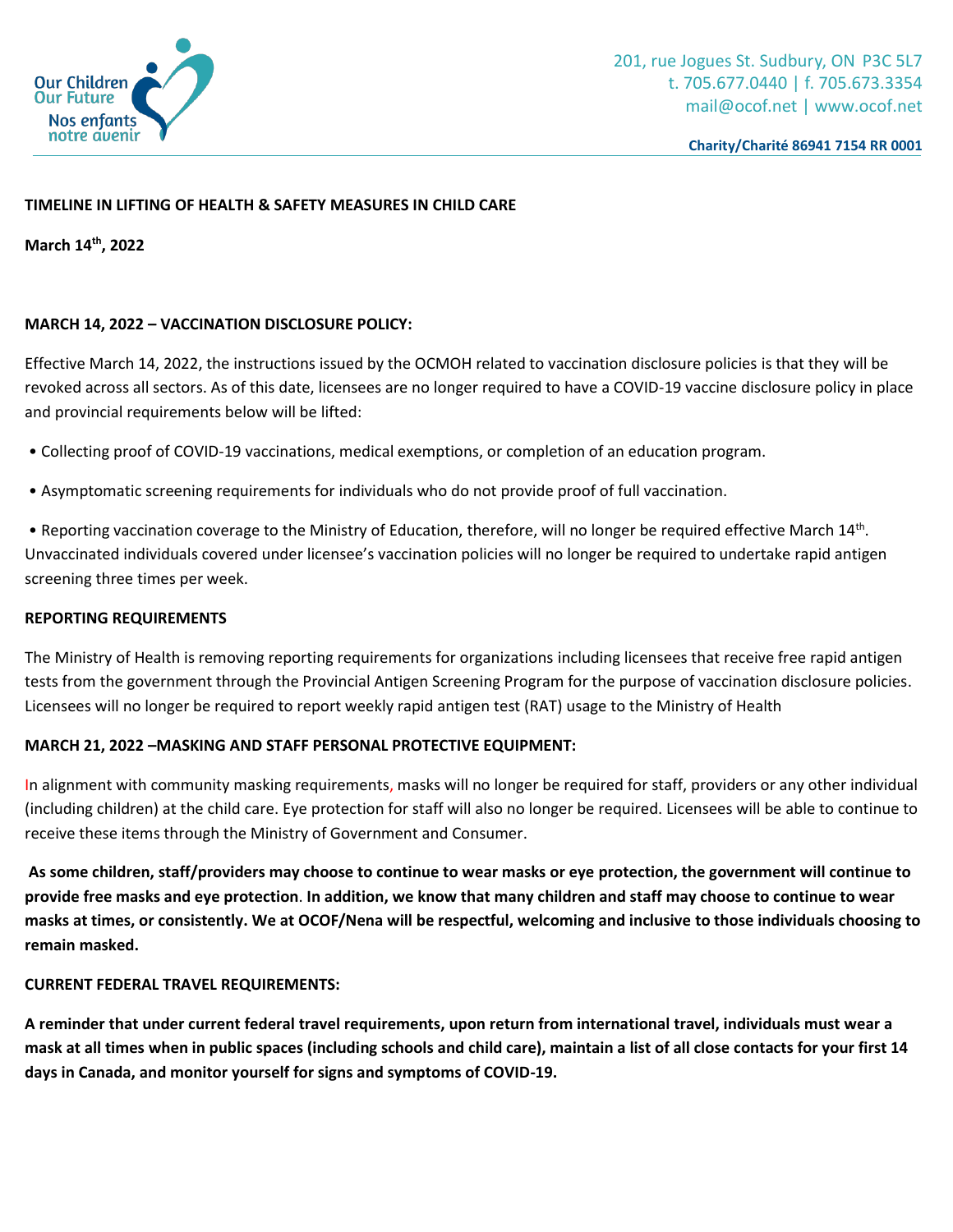#### **LIFTING OF COHORTING AND DISTANCING FOR PROGRAMS:**

Cohorting and distancing will no longer be required for indoor or outdoor activities. Licensees are required to ensure ratios, group sizes, reduced ratios and mixed age groupings meet the requirements under the Child Care and Early Years Act (CCEYA), as well as any conditions set out on their Child Care License.

#### **ON-SITE CONFIRMATION OF SCREENING:**

Daily confirmation of screening for children and staff/provider will no longer be required by licensees. Individuals should continue to self-screen every day before attending child care using either the COVID-19 school and child care screening tool, or a screening tool designated by the local public health unit. The screening tool has been updated to align with the updated COVID-19 Integrated Testing & Case, Contact and Outbreak Management Interim Guidance: Omicron Surge 3. The ministry recognizes that these changes are significant. Moving toward normalcy is a welcome change for many.

**Please note Effective March 21st, 2022 – OCOF/Nena will no longer be screening in person at the door each morning. All individuals are encouraged to self-screen every day before attending our programs using the COVID-19 school and child care screening tool. <https://covid-19.ontario.ca/school-screening/>**

## **FAMILY DROP OFF AND PICK AT OCOF/NENA:**

**From March 21st to April 4th, 2022 our screeners will continue to be in place and at the front door and will act as greeters to assist parents/guardians transition to the new rules introducing them to their site and making them feel welcomed.**

**April 4th, 2022 - As of this date we will no longer have greeters at our front door. Parents, Guardians will be required to bring their children into the child care center as before Covid-19 and pick them up inside the child care. We look forward to welcoming our families back into our child care centres.** 

**We will continue to monitor the case counts in our programs while keeping the safety and well-being of the children a priority.**

# **Hand, Hygiene, Respiratory Etiquette, cleaning and Disinfecting:**

In accordance with local public health direction, appropriate hand hygiene, respiratory etiquette, cleaning and disinfecting will continue.

## **The following measures will continue to be in place until the end of June**

## **VENTILATION:**

Licensees and home child care providers are encouraged to implement best practices and measures to optimize ventilation (see Public Health Ontario's guidance: Heating, Ventilation and Air Conditioning (HVAC) Systems in Buildings and COVID-19). Adequate ventilation should be provided by opening windows, moving activities outdoors when possible and through mechanical ventilation including HVAC systems. Heating, ventilation and air conditioning systems (HVACs) and their filters are designed to reduce airborne pollutants, including virus particles, when they circulate through the system. • Ensure HVAC systems are in good working condition. • Keep areas near HVAC inlets and outlets clear. • Arrange furniture away from air vents and high airflow areas. • Avoid re-circulating air.